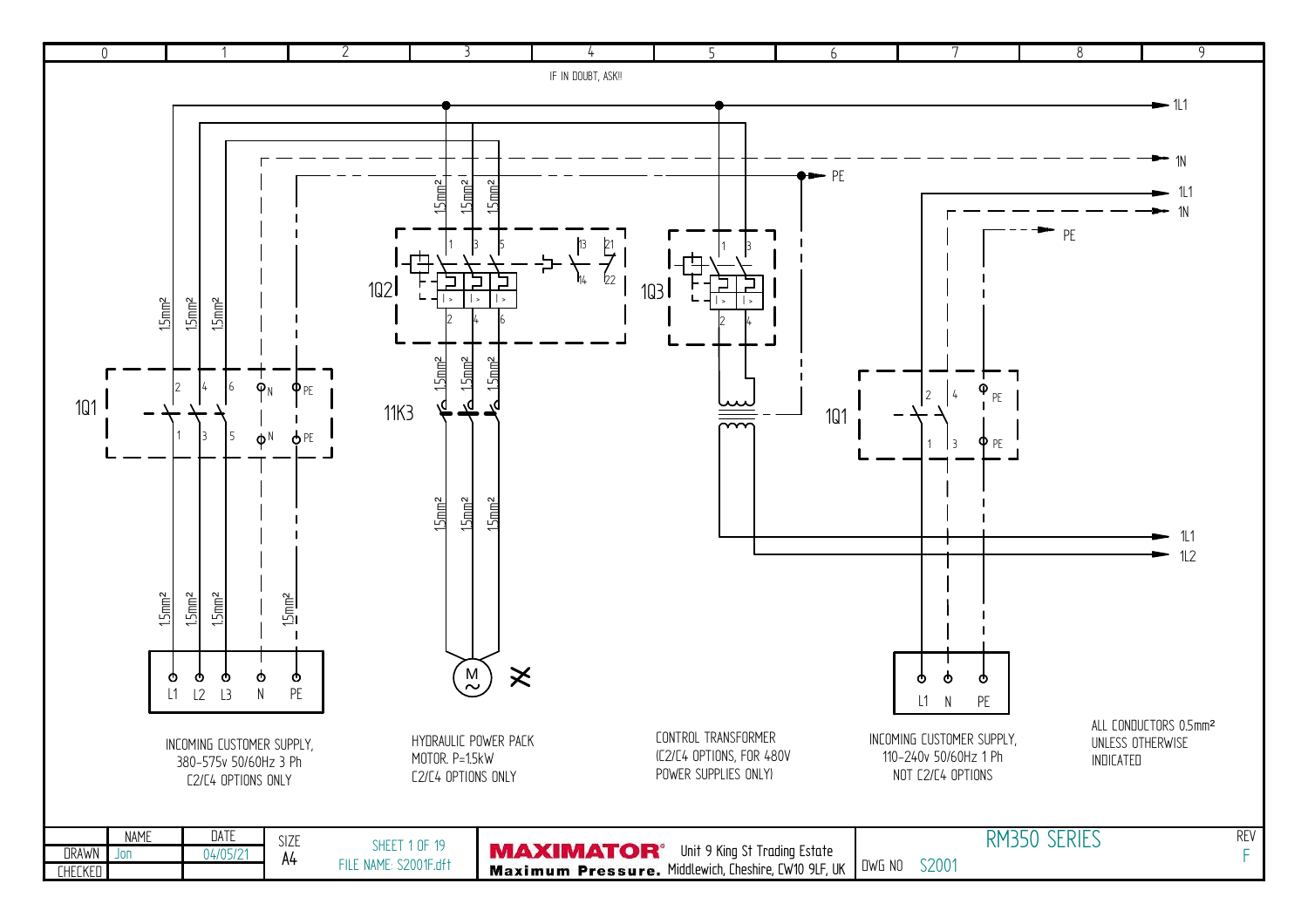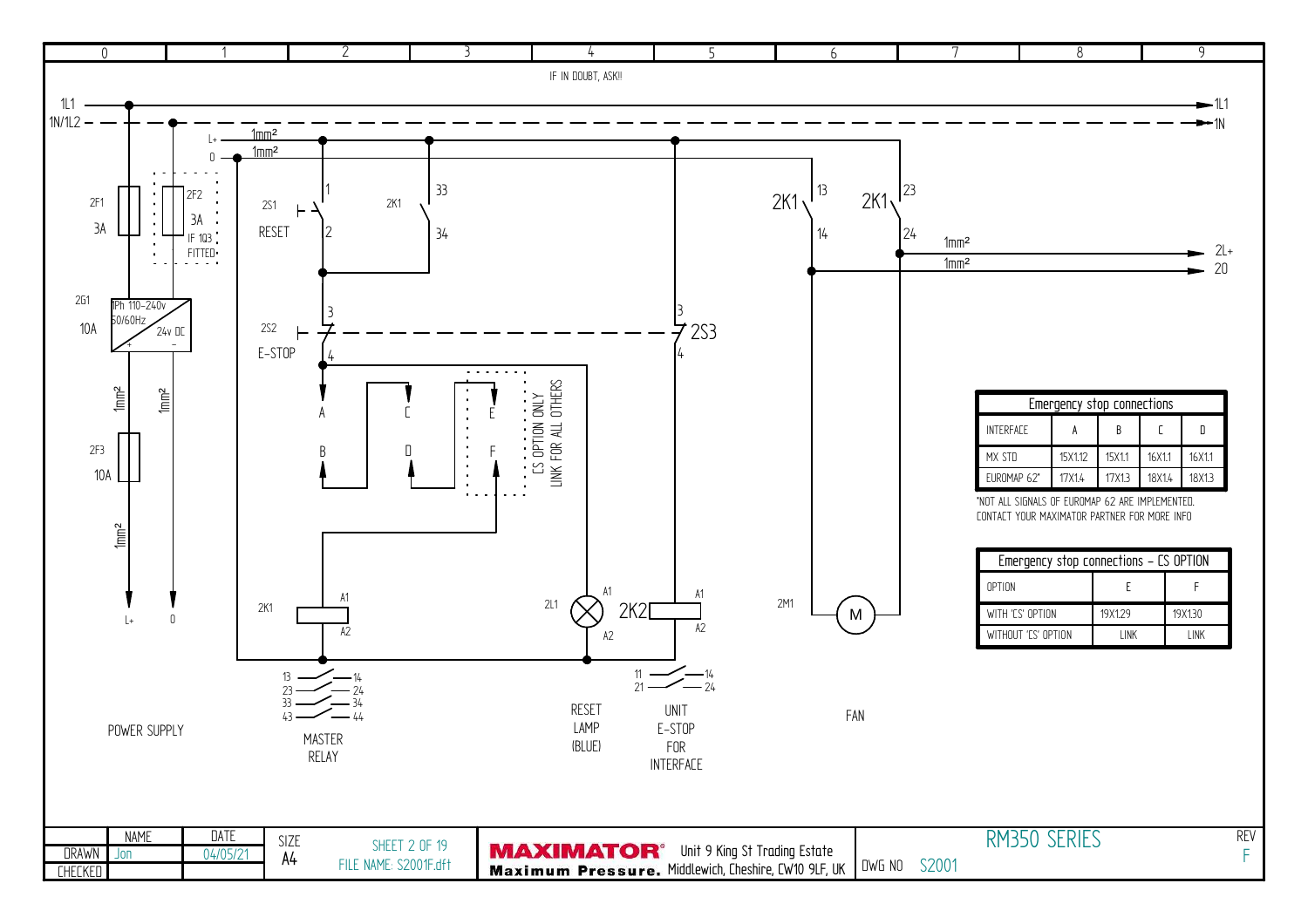| $\overline{0}$                 |                       |                                                                           |                                         | $\overline{2}$                                           | $\overline{\mathbf{3}}$ | $\overline{4}$                                                                                                      | 5                      |                        | 6                       | 7                       | $\overline{8}$           |                                                       | $\overline{9}$            |
|--------------------------------|-----------------------|---------------------------------------------------------------------------|-----------------------------------------|----------------------------------------------------------|-------------------------|---------------------------------------------------------------------------------------------------------------------|------------------------|------------------------|-------------------------|-------------------------|--------------------------|-------------------------------------------------------|---------------------------|
|                                |                       |                                                                           |                                         |                                                          |                         | IF IN DOUBT, ASK!!                                                                                                  |                        |                        |                         |                         |                          |                                                       |                           |
|                                |                       |                                                                           |                                         |                                                          |                         |                                                                                                                     |                        |                        | $\textsf{I/O}$ RACK     |                         |                          |                                                       |                           |
|                                |                       |                                                                           |                                         |                                                          |                         | 3K1                                                                                                                 | 3K2                    | 3K3                    | 3K4                     | 3K5                     | 3K6                      | 3K7                                                   |                           |
|                                | 3A1                   | CONTROLLER/HMI                                                            |                                         |                                                          |                         | X20BM01                                                                                                             | X20BM11                | X20BM11                | X20BM11                 | X20BM11                 | X20BM11                  | X20BM11                                               |                           |
|                                |                       | X2X<br>$\vec{\mathbf{\circ}}$<br>$\vec{\mathsf{p}}$<br>$\circ$            | POWER<br>$\mathbf{\dot{o}}$<br>$\sigma$ | $\ensuremath{\mathsf{USB}}$<br>TOP<br>$\frac{2}{9}$<br>ሖ | POWER<br>LINK<br>ለ.     | X20BR9300<br>BUS RECEIVER                                                                                           | X20AI4622<br>ANALOG IN | X20AI4622<br>ANALOG IN | X20A04622<br>ANALOG OUT | X20DIF371<br>DIGITAL IN | X20D09322<br>DIGITAL OUT | X20D09322<br>DIGITAL OUT<br>ICS/C2/C4<br>OPTION ONLY) |                           |
|                                |                       | YELLOW<br><b>BLUE</b><br><b>RED</b><br>X2X GND -<br>X2X INV -<br>$\times$ | $\mathsf{PE}$<br>$L+$                   | TO FRONT OF<br>$\overline{0}$<br>SCREEN USB              |                         |                                                                                                                     |                        |                        |                         |                         |                          |                                                       |                           |
| <b>DRAWN</b><br><b>CHECKED</b> | <b>NAME</b><br>$J$ on | <b>DATE</b><br>04/05/21                                                   | SIZE<br>A4                              | FILE NAME: S2001F.dft                                    | <b>SHEET 3 OF 19</b>    | <b>MAXIMATOR</b> <sup>®</sup> Unit 9 King St Trading Estate<br>Maximum Pressure. Middlewich, Cheshire, CW10 9LF, UK |                        |                        | DWG NO S2001            |                         | RM350 SERIES             |                                                       | <b>REV</b><br>$\mathsf F$ |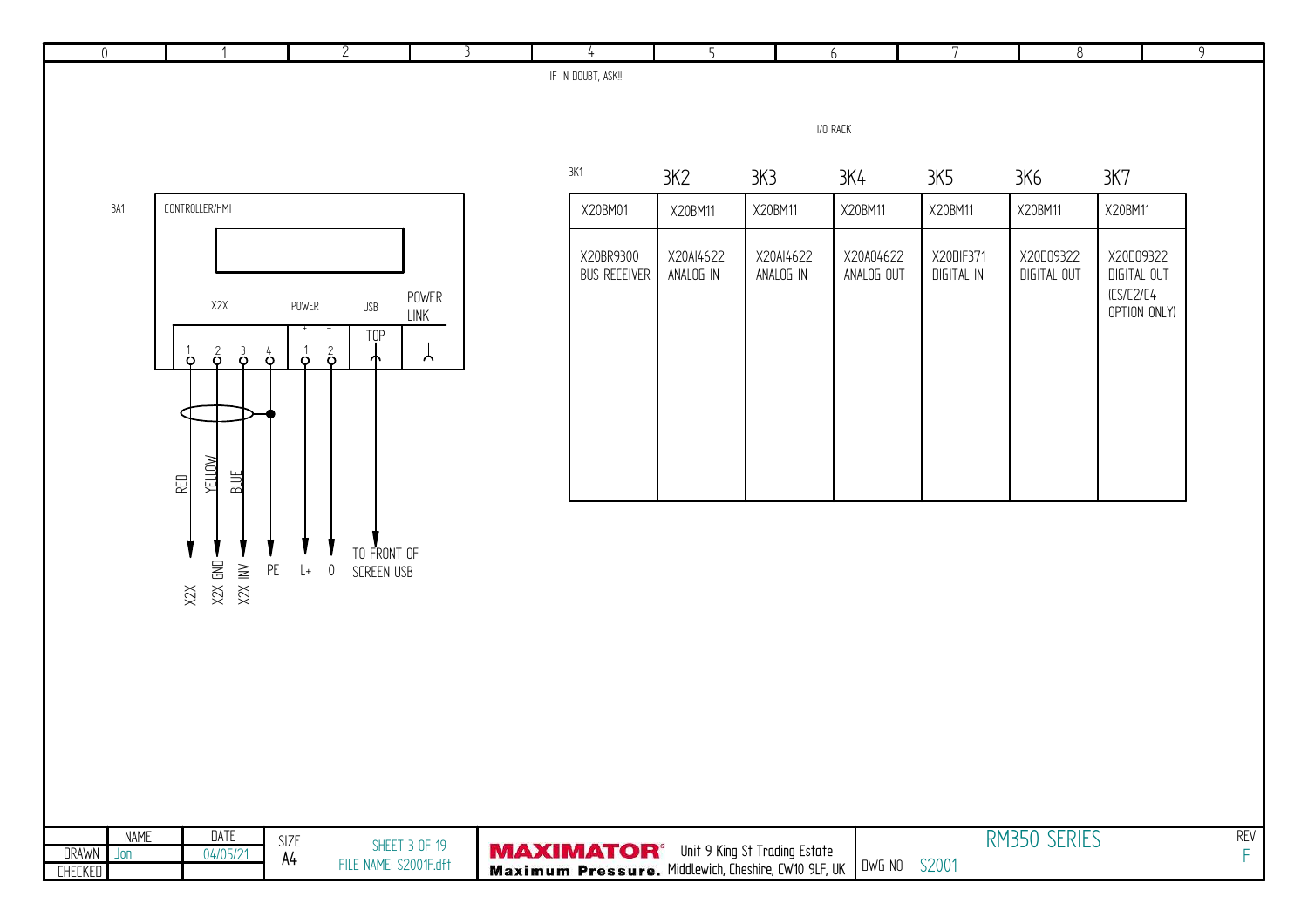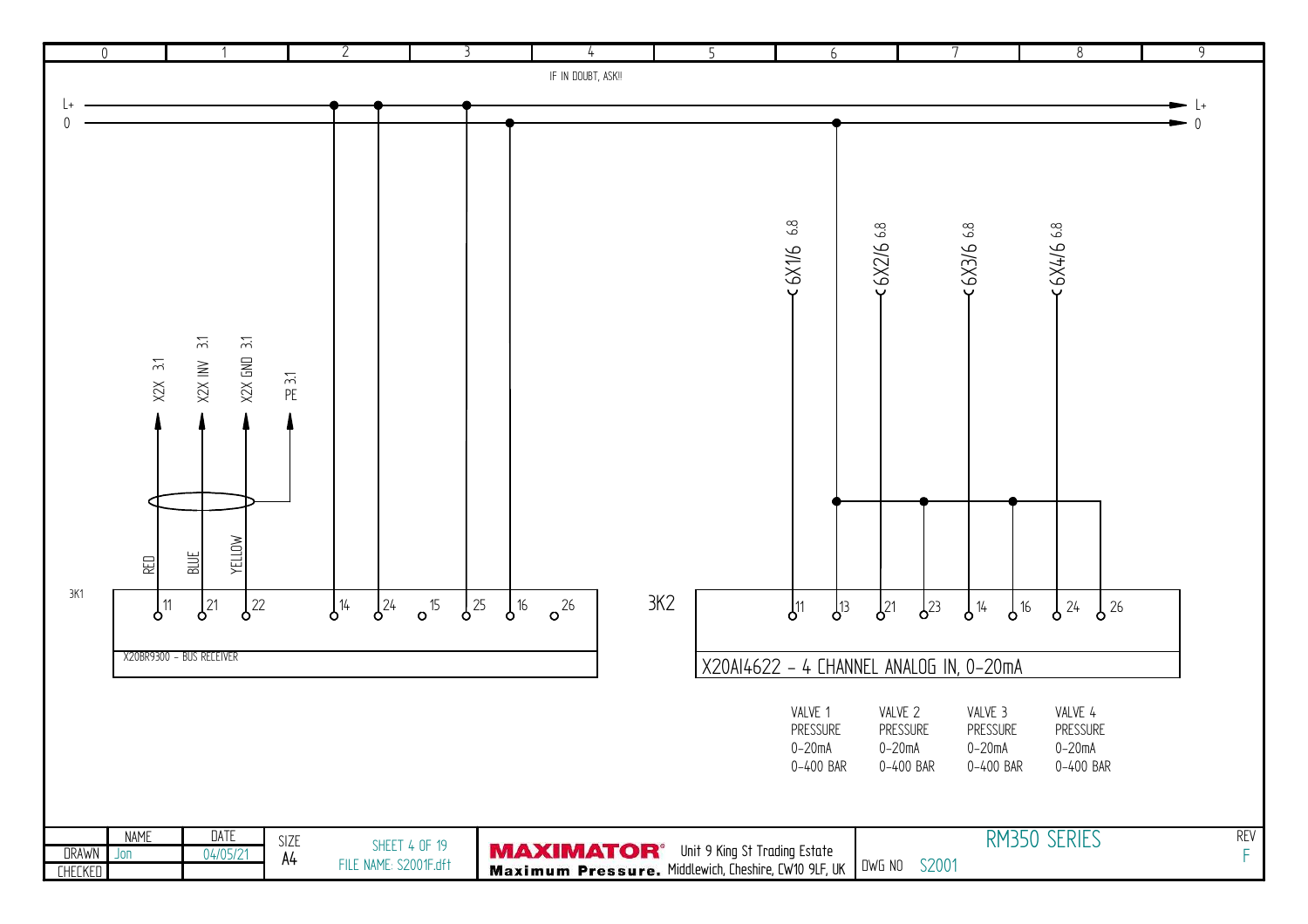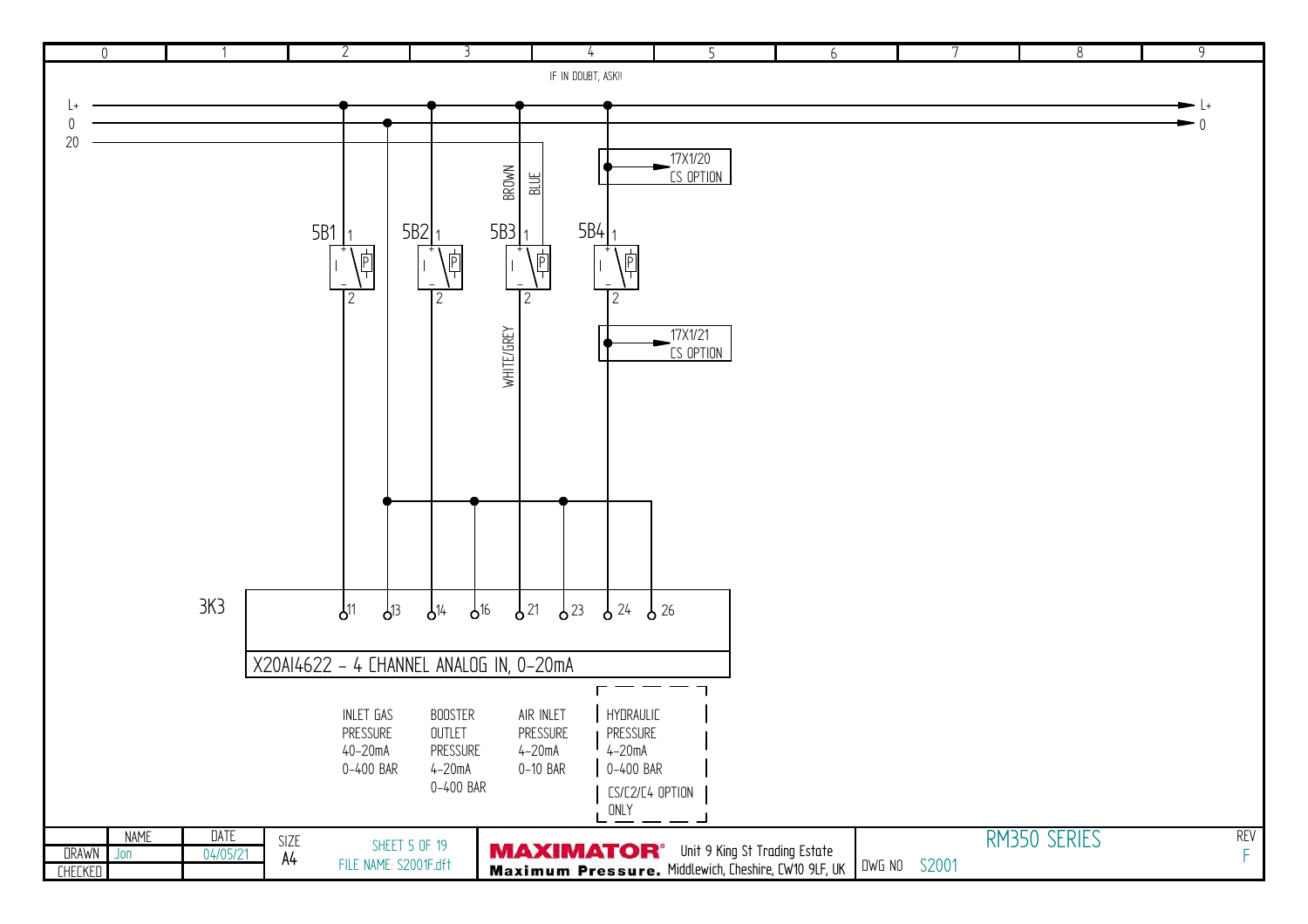| $\overline{0}$       |                 |                                |                                  | $\overline{2}$         | 3                                                          |                                                                                                                     | 5                  | 6                            |                                                                                                           | $\overline{8}$      | $\overline{9}$ |
|----------------------|-----------------|--------------------------------|----------------------------------|------------------------|------------------------------------------------------------|---------------------------------------------------------------------------------------------------------------------|--------------------|------------------------------|-----------------------------------------------------------------------------------------------------------|---------------------|----------------|
|                      |                 |                                |                                  |                        |                                                            | IF IN DOUBT, ASK!!                                                                                                  |                    |                              |                                                                                                           |                     |                |
| $2L+$                |                 |                                |                                  |                        |                                                            |                                                                                                                     |                    |                              |                                                                                                           |                     | $-2l+$         |
| 20                   |                 |                                |                                  |                        |                                                            |                                                                                                                     |                    |                              |                                                                                                           |                     | $-20$          |
|                      |                 |                                |                                  |                        |                                                            |                                                                                                                     |                    |                              |                                                                                                           |                     |                |
|                      |                 |                                |                                  |                        |                                                            |                                                                                                                     |                    |                              | P CONTR.<br>$\ensuremath{\mathop{\rightharpoonup}\limits^{\mathop{\smash{\sim}}\limits}}$<br>$\mathbf{I}$ |                     | 6X1            |
|                      |                 |                                |                                  |                        |                                                            |                                                                                                                     | 12X1 - 12X4:       |                              |                                                                                                           |                     |                |
|                      | 3K <sub>4</sub> |                                |                                  |                        | X20A04622 - 4 CHANNEL ANALOG OUT, 0-10v                    |                                                                                                                     | 7 PIN FEMALE       | 6K1<br>$\sigma^2$<br>lo'     | $\sigma^3$<br>$\circ^6$<br>$\circ^4$                                                                      | 3K4/12              |                |
|                      |                 |                                |                                  |                        |                                                            |                                                                                                                     | CABLE SOCKET       |                              |                                                                                                           |                     |                |
|                      |                 | $\rho^{13}$<br>o <sup>12</sup> | $o^{22}$<br>$o^{23}$             | $\rho^{15}$            | $\varphi$ <sup>16</sup><br>$\sigma^{25}$<br>$\varphi^{26}$ |                                                                                                                     | 40                 | VALVE 1                      |                                                                                                           |                     |                |
|                      |                 |                                |                                  |                        |                                                            |                                                                                                                     | ه ه م)             |                              |                                                                                                           | 3K2/11              |                |
|                      |                 |                                |                                  |                        |                                                            |                                                                                                                     | 60.                |                              |                                                                                                           |                     |                |
|                      |                 |                                |                                  |                        |                                                            |                                                                                                                     | VIEW OF SOCKET     |                              | P CONTR.                                                                                                  | $2L+$               | 6X2            |
|                      |                 |                                |                                  |                        |                                                            |                                                                                                                     | LOOKING AT<br>PINS |                              | P Tx                                                                                                      |                     |                |
|                      |                 |                                |                                  |                        |                                                            |                                                                                                                     |                    | 6K2<br>o1                    | $\sigma^2$ $\sigma^3$<br>$O^{4}$ $O^{6}$                                                                  | 20                  |                |
|                      |                 |                                |                                  |                        |                                                            |                                                                                                                     |                    |                              |                                                                                                           | 3K4/22              |                |
|                      |                 |                                |                                  |                        |                                                            |                                                                                                                     |                    |                              |                                                                                                           |                     |                |
|                      |                 |                                |                                  |                        |                                                            |                                                                                                                     |                    | VALVE 2                      |                                                                                                           | 3K2/21              |                |
|                      |                 |                                |                                  |                        |                                                            |                                                                                                                     |                    |                              |                                                                                                           |                     |                |
|                      |                 |                                |                                  |                        |                                                            |                                                                                                                     |                    |                              |                                                                                                           |                     |                |
|                      |                 | 6X1/2><br><b>6X1/32</b>        | $6$ X1/2 $\rightarrow$<br>6X2/3> | 6X3/3>                 | 5x/12<br>$6X1/2$ ><br><b>PX4/3&gt;</b>                     |                                                                                                                     |                    | $\ddot{}$                    | P CONTR.<br>P Tx                                                                                          | $2L+$               | $\sqrt{6}$ X3  |
|                      |                 |                                |                                  |                        |                                                            |                                                                                                                     |                    | 6K3                          |                                                                                                           | 20                  |                |
|                      |                 | $6.8$<br>6.8                   | $6.8$<br>6.8                     | 6.8                    | $6.8\,$<br>6.8<br>$6.8\,$                                  |                                                                                                                     |                    | $\sigma^2$<br>$\circ'$       | $\sigma^3$<br>$o^4$<br>$o^6$                                                                              | Blu<br>3K4/15       |                |
|                      |                 |                                |                                  |                        |                                                            |                                                                                                                     |                    |                              |                                                                                                           |                     |                |
|                      |                 |                                |                                  |                        |                                                            |                                                                                                                     |                    | VALVE <sub>3</sub>           |                                                                                                           | $3K2/14 -$          |                |
|                      |                 |                                |                                  |                        |                                                            |                                                                                                                     |                    |                              |                                                                                                           |                     |                |
|                      |                 |                                |                                  |                        |                                                            |                                                                                                                     |                    |                              |                                                                                                           |                     |                |
|                      |                 |                                |                                  |                        |                                                            |                                                                                                                     |                    |                              | P CONTR.                                                                                                  | $2L+$               | 6X4            |
|                      |                 | VALVE 1                        | VALVE 2                          | VALVE 3                | VALVE 4                                                    |                                                                                                                     |                    | $+$<br>$\blacksquare$        | P X                                                                                                       | 20                  |                |
|                      |                 | PRESSURE                       | PRESSURE                         | PRESSURE               | PRESSURE                                                   |                                                                                                                     |                    | 6K4<br>$\sigma^2$<br>$\circ$ | $\mathbf{c}^3$<br>o <sup>6</sup><br>o <sup>4</sup>                                                        |                     |                |
|                      |                 | <b>CONTROL</b>                 | <b>CONTROL</b>                   | <b>CONTROL</b>         | <b>CONTROL</b>                                             |                                                                                                                     |                    |                              |                                                                                                           | 3K4/25              |                |
|                      |                 | $0 - 10v$<br>0-400 BAR         | $0 - 10v$<br>0-400 BAR           | $0 - 10v$<br>0-400 BAR | $0 - 10v$<br>0-400 BAR                                     |                                                                                                                     |                    |                              |                                                                                                           |                     |                |
|                      |                 |                                |                                  |                        |                                                            |                                                                                                                     |                    | VALVE 4                      |                                                                                                           | 3K2/24 <sup>-</sup> |                |
|                      |                 |                                |                                  |                        |                                                            |                                                                                                                     |                    |                              |                                                                                                           |                     |                |
|                      | <b>NAME</b>     | DATE                           | SIZE                             | <b>SHEET 6 OF 19</b>   |                                                            |                                                                                                                     |                    |                              |                                                                                                           | RM350 SERIES        | <b>REV</b>     |
| DRAWN Jon<br>CHECKED |                 | 04/05/21                       | A4                               | FILE NAME: S2001F.dft  |                                                            | <b>MAXIMATOR</b> <sup>®</sup> Unit 9 King St Trading Estate<br>Maximum Pressure. Middlewich, Cheshire, CW10 9LF, UK |                    |                              | DWG NO S2001                                                                                              |                     | F              |
|                      |                 |                                |                                  |                        |                                                            |                                                                                                                     |                    |                              |                                                                                                           |                     |                |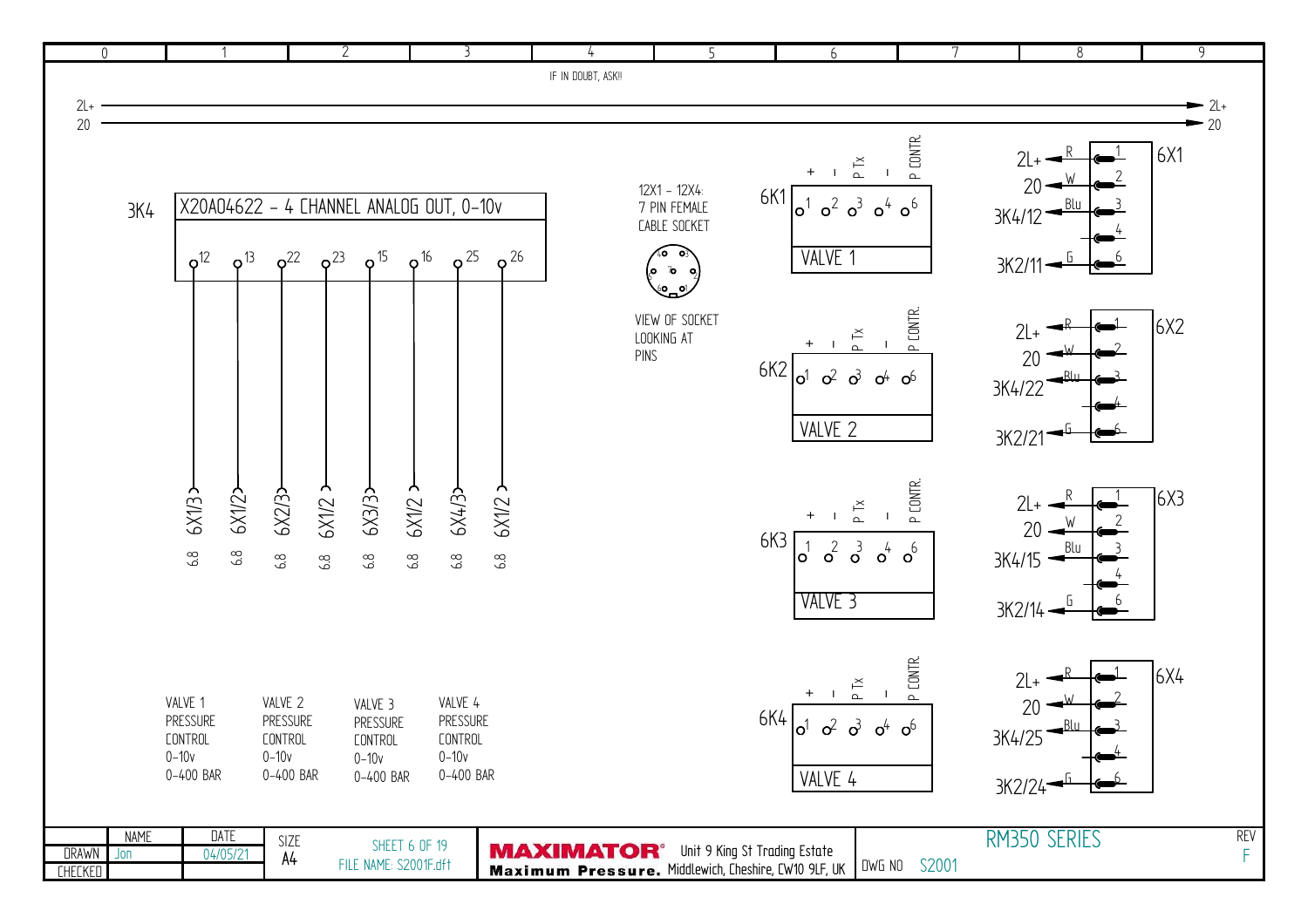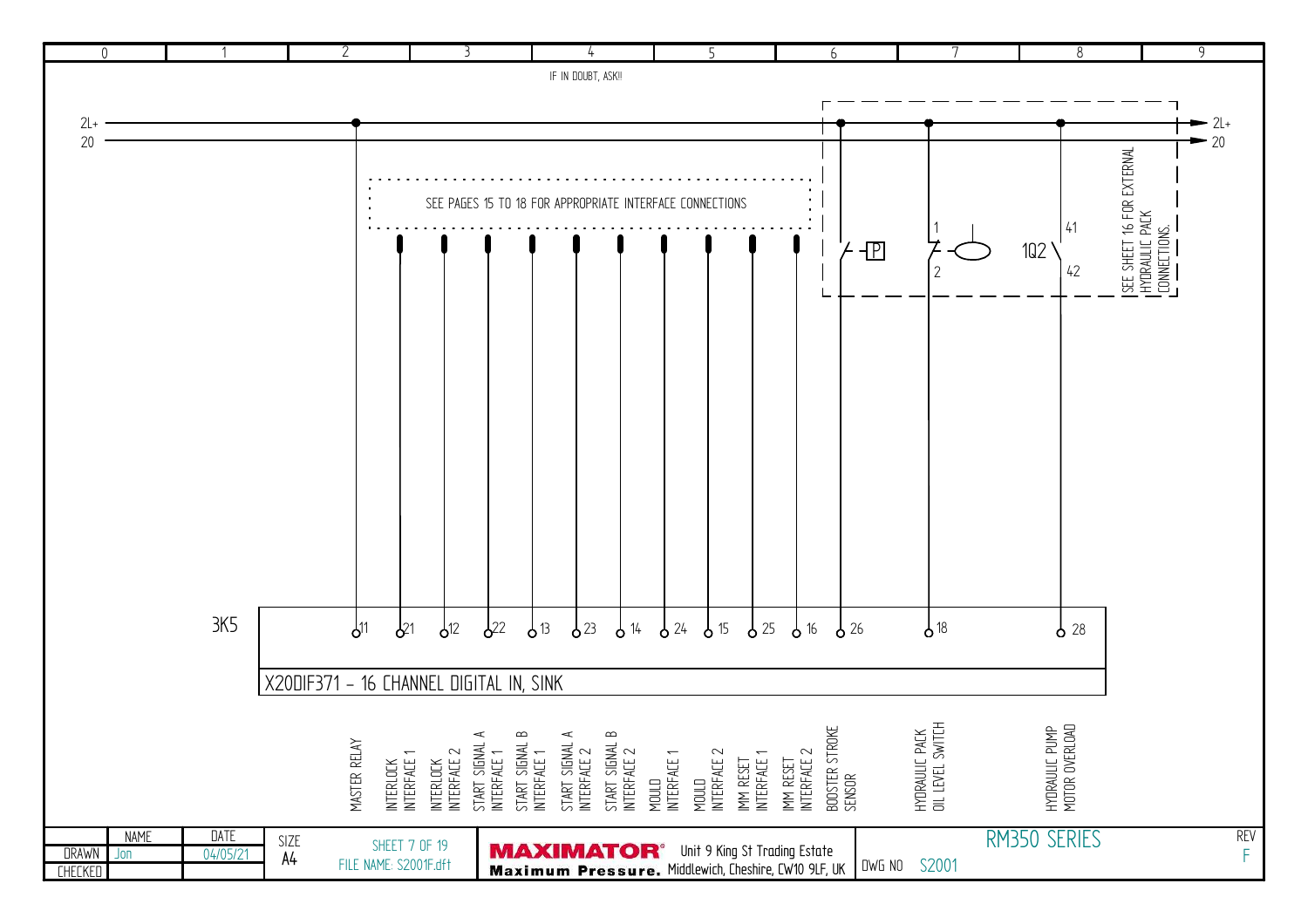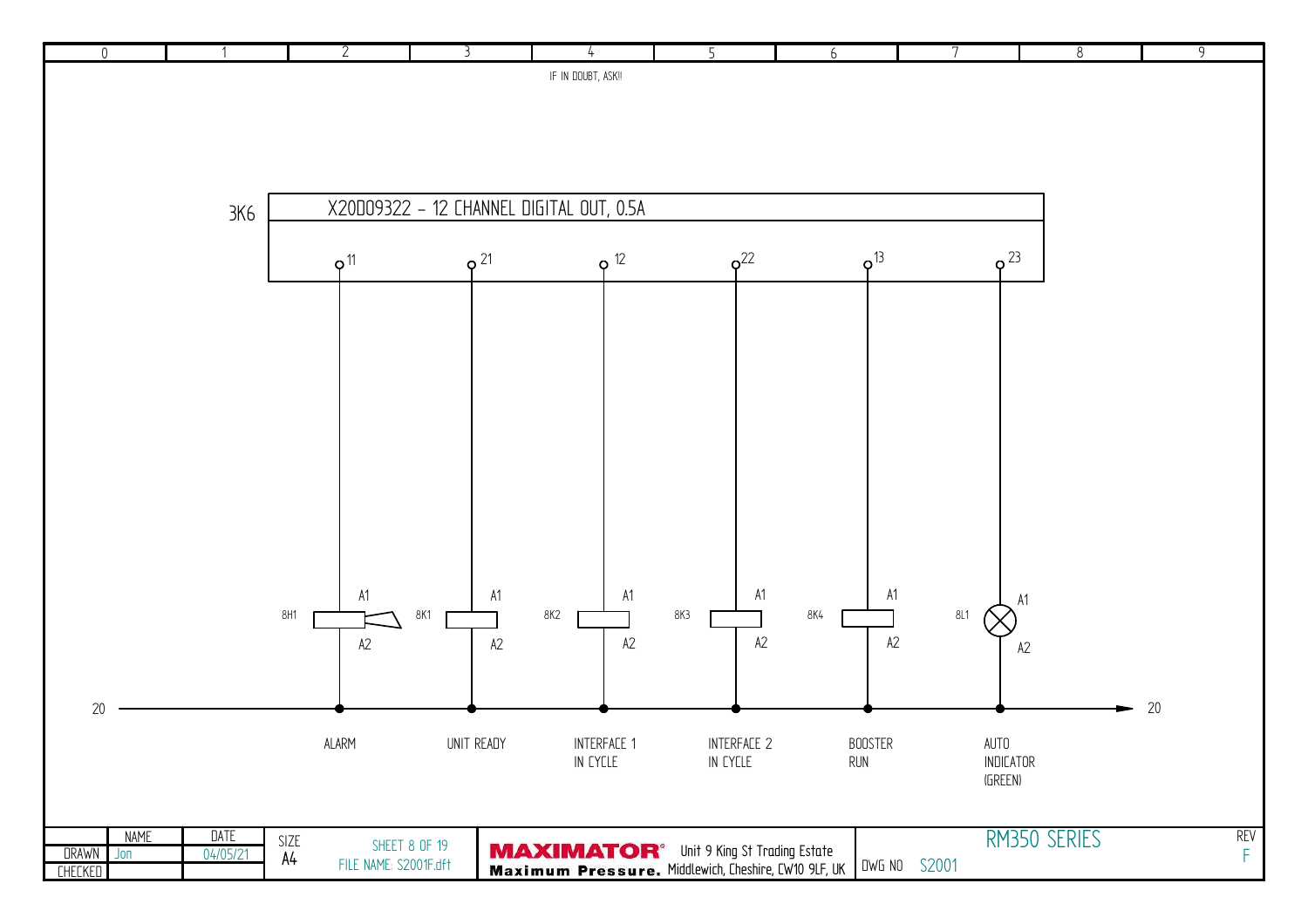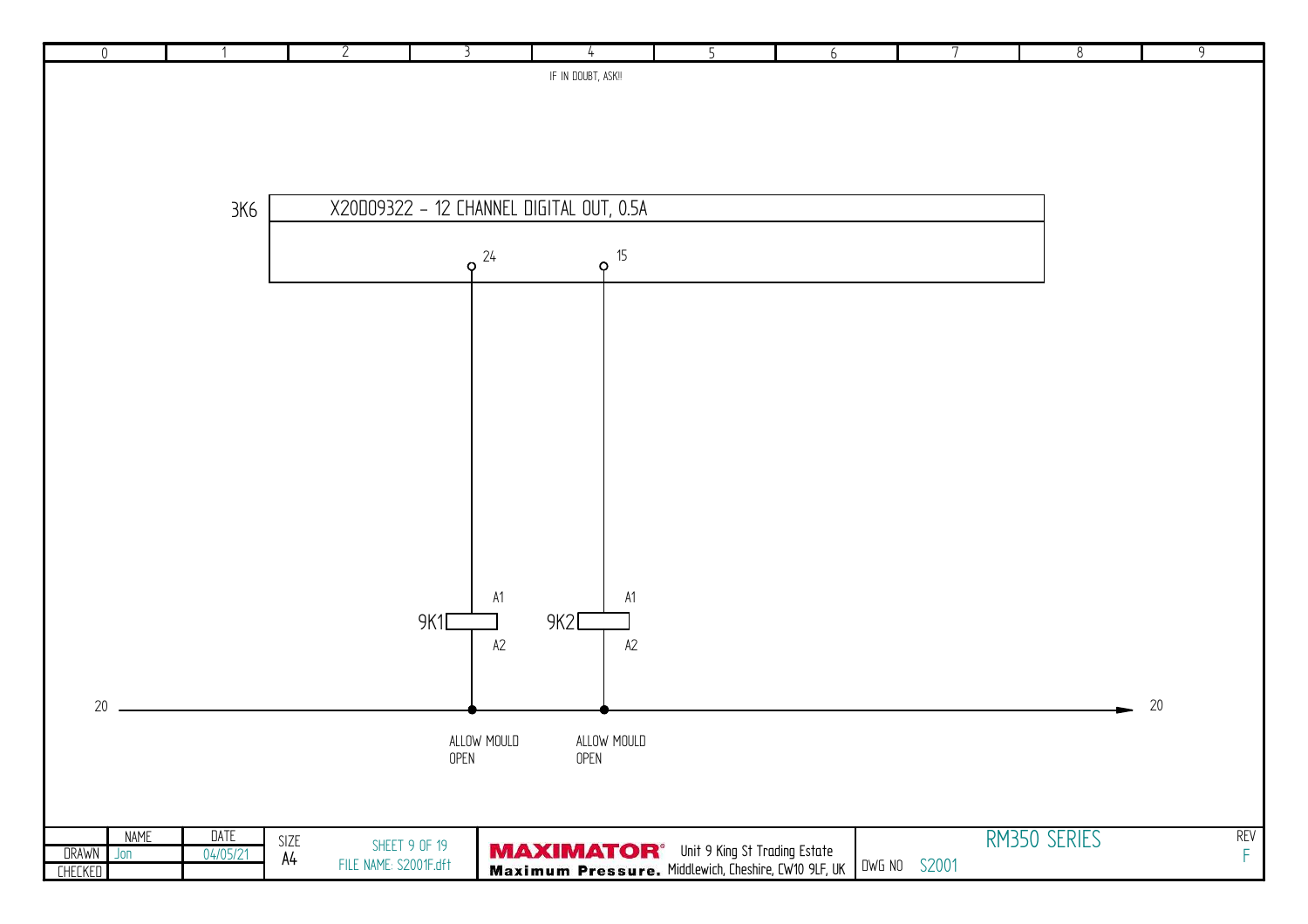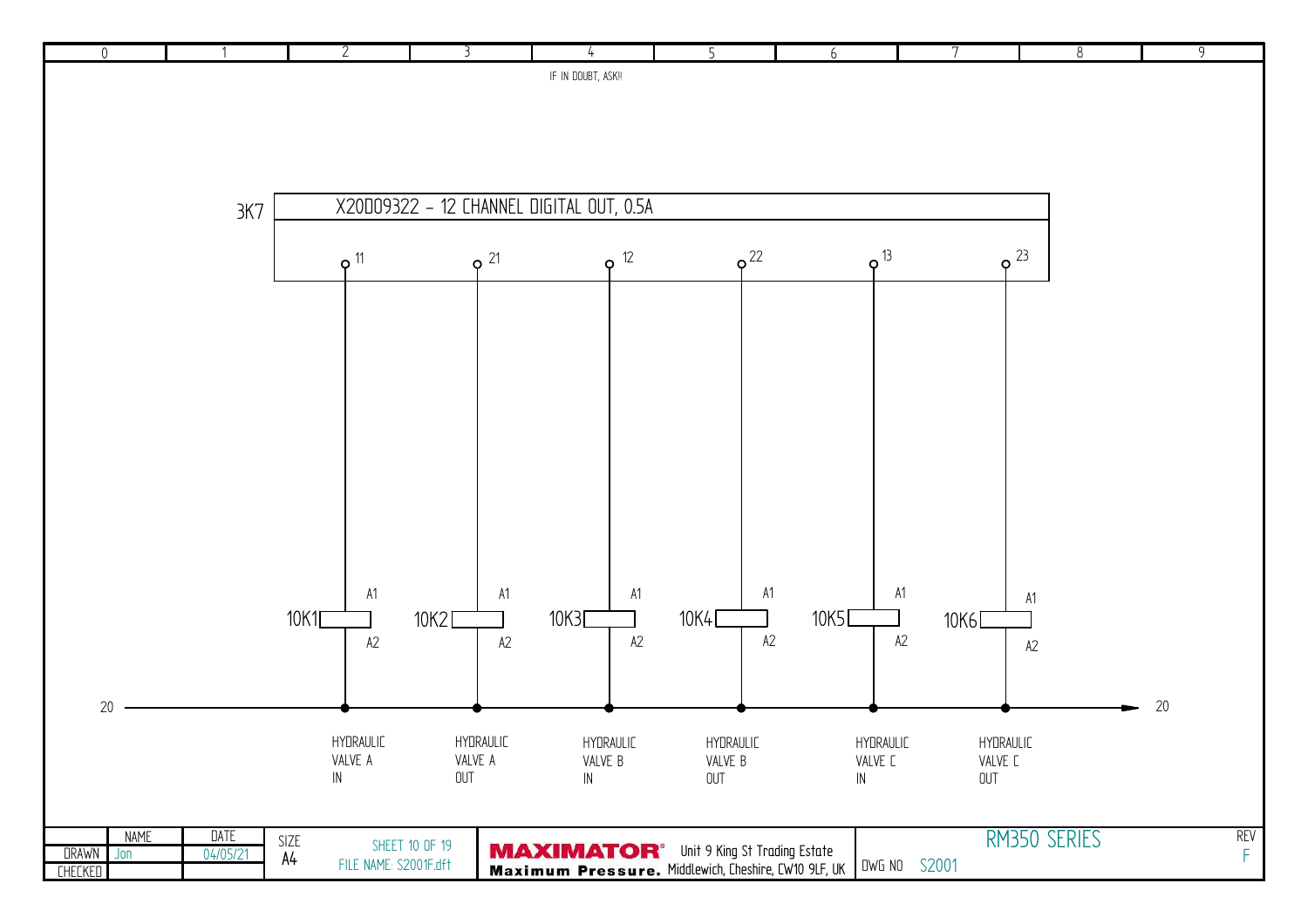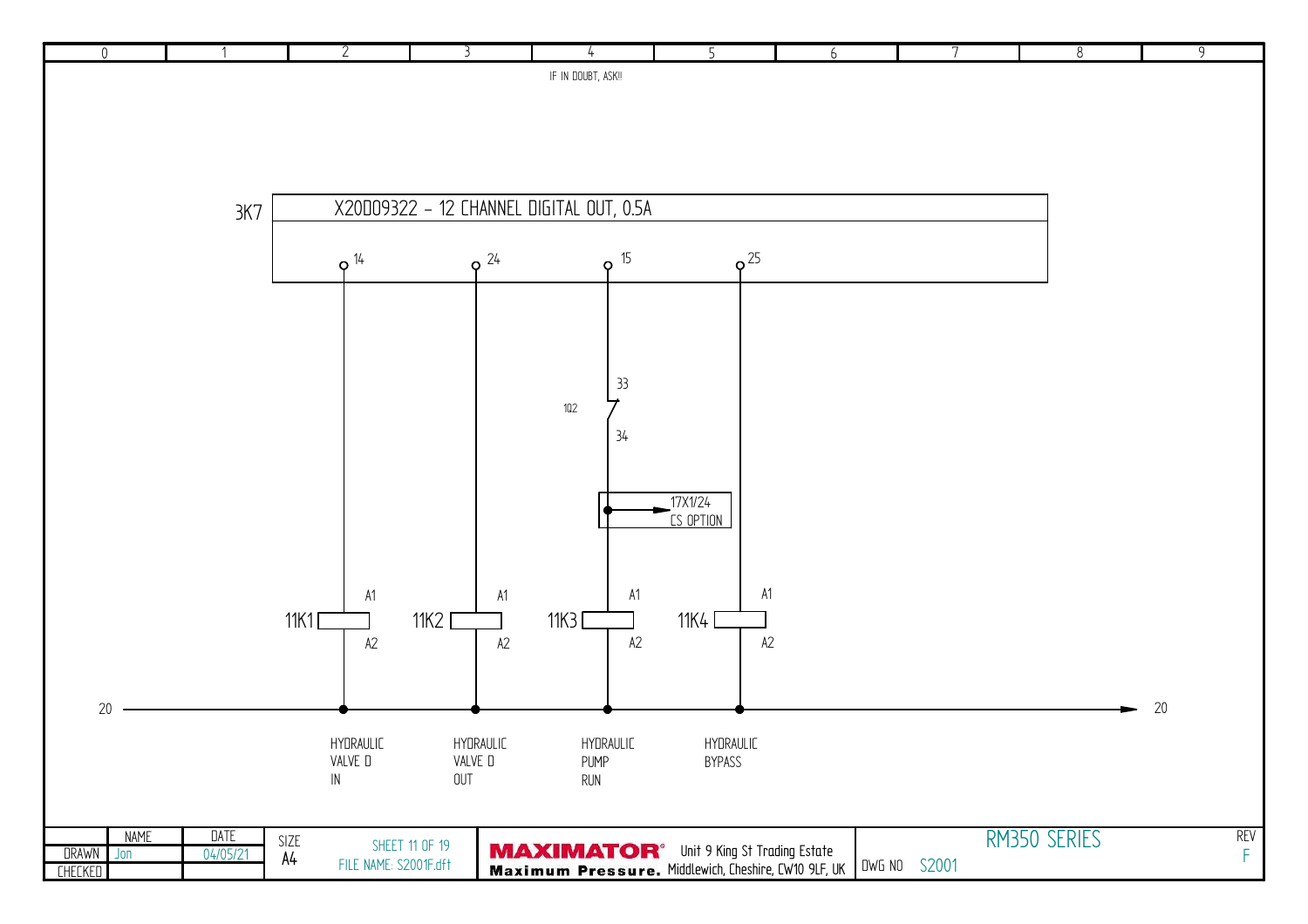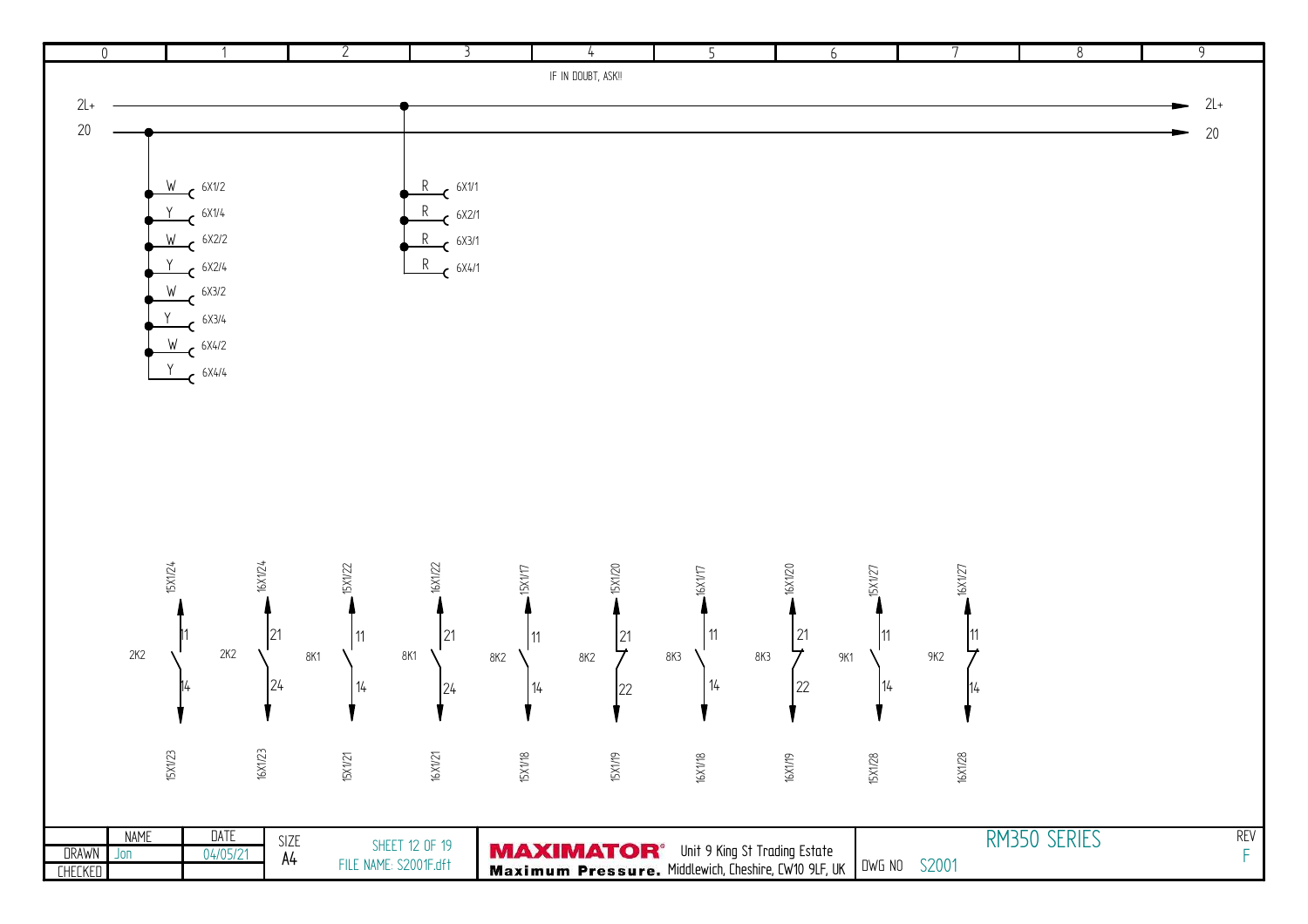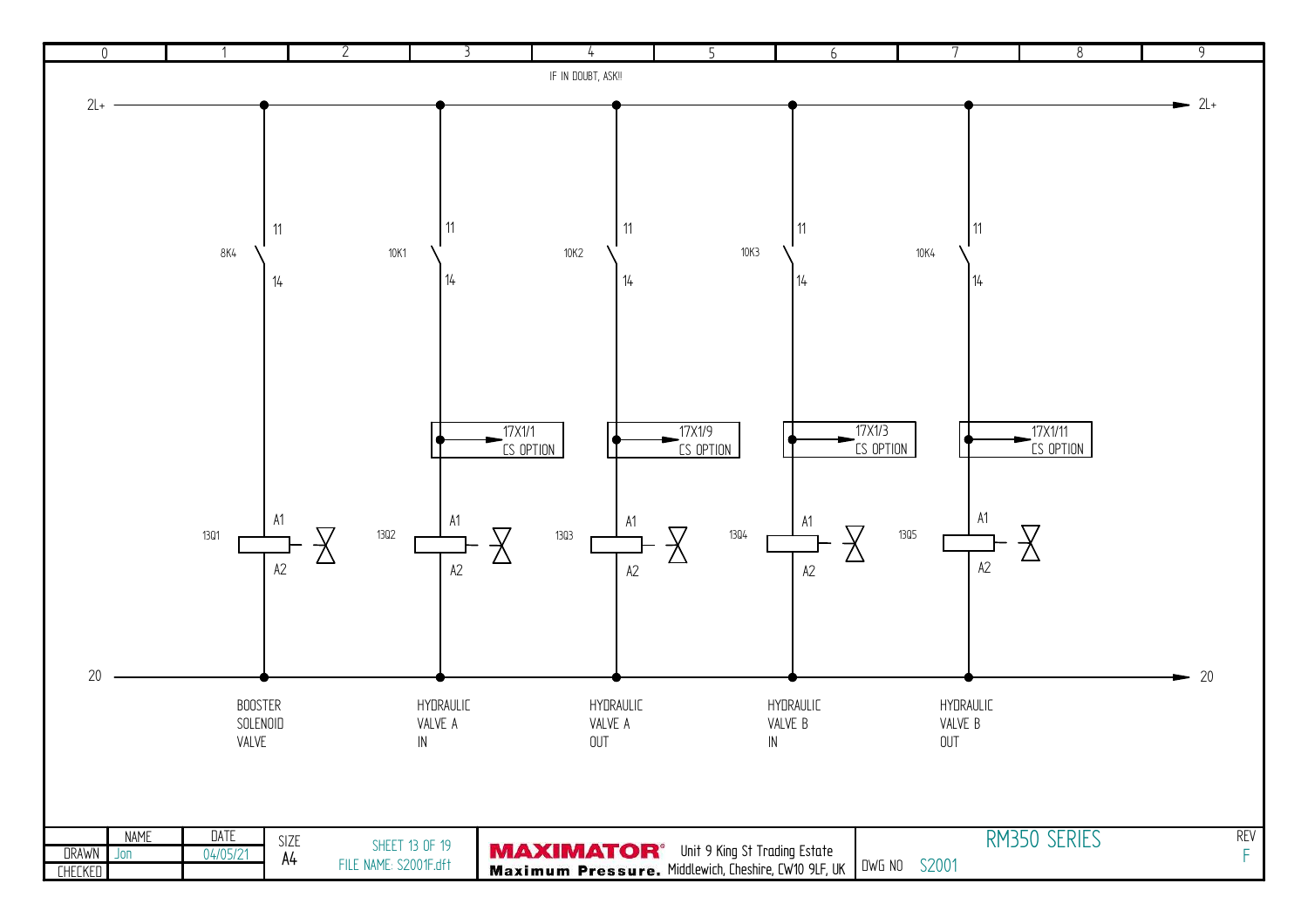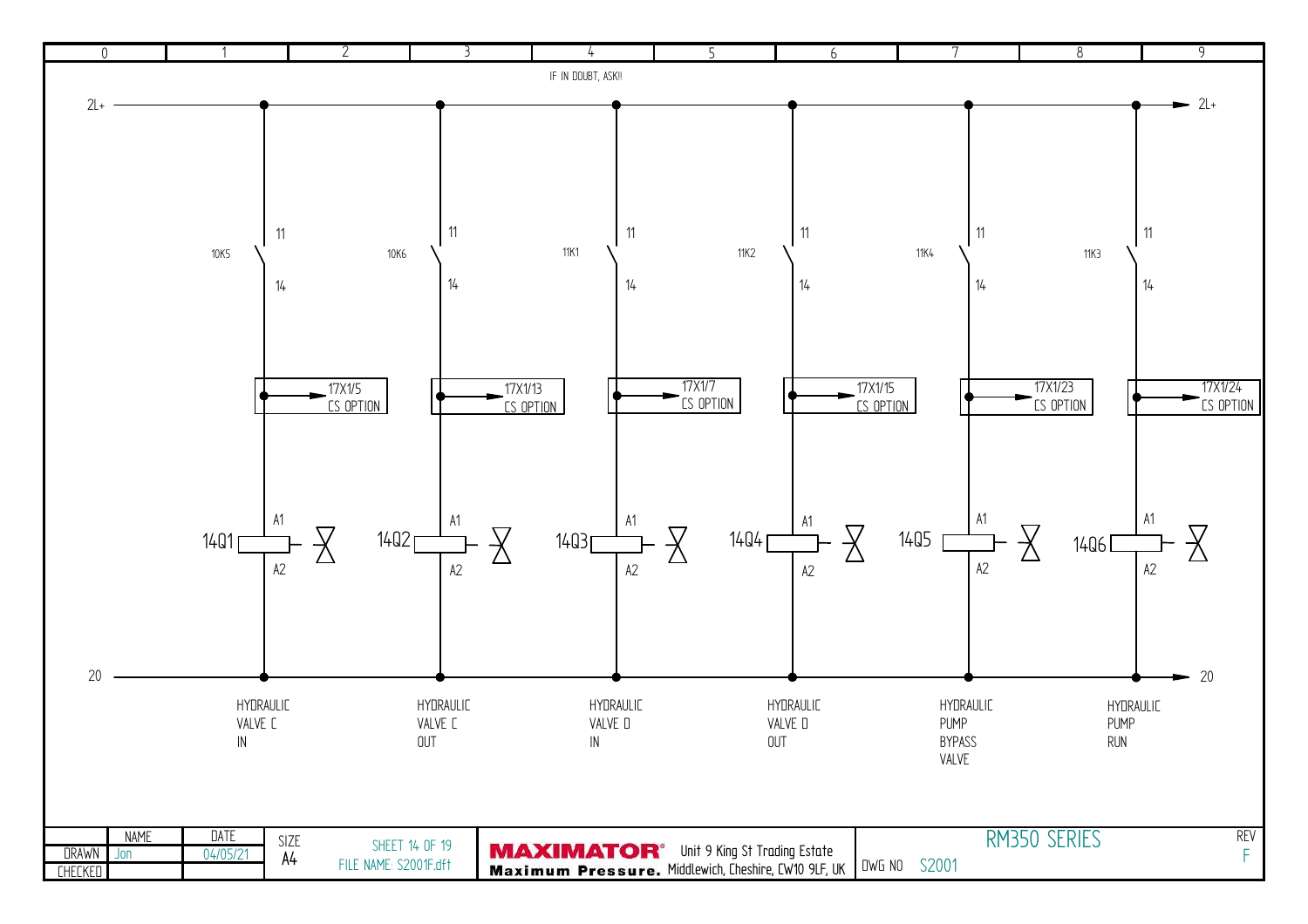| $\mathbf 0$                                                                                                                                                                                                                                                                                    |                                         |                              | $\overline{2}$                                                                                            |                                                                                                                            |                                                                                                                     | 5                                                  | 6                                          |                                                                                                                          | $\,8\,$          | $\overline{9}$  |
|------------------------------------------------------------------------------------------------------------------------------------------------------------------------------------------------------------------------------------------------------------------------------------------------|-----------------------------------------|------------------------------|-----------------------------------------------------------------------------------------------------------|----------------------------------------------------------------------------------------------------------------------------|---------------------------------------------------------------------------------------------------------------------|----------------------------------------------------|--------------------------------------------|--------------------------------------------------------------------------------------------------------------------------|------------------|-----------------|
|                                                                                                                                                                                                                                                                                                |                                         | SIGNAL B<br><b>GAS START</b> | MOULDING MACHINE INTERLOCK<br>$\prec$<br>SIGNAL<br>$+24$ v dc CONTROL<br>MOULD CLOSED<br><b>GAS START</b> |                                                                                                                            | IF IN DOUBT, ASK!!<br>MOULDING MACHINE E STOP<br>RESET HYDRAULIC CORES<br>Ov dc CONTROL<br>22                       | UNIT READY TO CYCLE<br>GAS UNIT E-STOP             | UNIT NOT IN A CYCLE<br>UNIT IN A EYELE     |                                                                                                                          | ALLOW MOULD OPEN |                 |
| INJECTION MOULDING<br>MACHINE INTERFACE<br>NUMBER 1<br>MAXIMATOR UK<br>STANDARD<br>INTERFACE ORIENTATION<br>$\frac{1}{2}$<br>$\overline{\bigcirc}$<br>⊕<br>$\mathbf{r}$<br>$\begin{array}{c} 00000000 \cr 00000000 \cr \end{array}$<br>Ħ<br>$\bullet\bullet$<br>$\circ$ $\circ$<br>$\bigoplus$ | 15X1<br>$\bullet$ = PIN<br>$O = SOCKET$ | 3K5.13                       | 3K5.22<br>3K5.24<br><b>3K5.21</b><br>$\frac{1}{2}$                                                        | 노<br>PE<br>9<br>স<br>$10\,$<br>$\overline{2}$<br>11<br>3<br>$12\,$<br>13<br>5<br>$14\,$<br>6<br>$15\,$<br>7<br>$16\,$<br>8 | 16X1.12<br>3K5.25<br>20<br>2S22<br>PIN<br>$\overline{\phantom{0}}$ SOCKET                                           | 2K2.14<br><b>BK1.14</b><br>2K2.11<br><b>BK1.11</b> | 8K2.22<br>8K2.14<br><b>BK221</b><br>8K2.11 | 뇬<br>PE<br>17<br>25<br>18<br>26<br>19<br>27<br>20<br>28<br>$21\,$<br>29<br>22<br>30 <sup>°</sup><br>23<br>31<br>24<br>32 | 9K1.14<br>9K1.11 |                 |
| <b>NAME</b><br><b>DRAWN</b><br>Jon<br><b>CHECKED</b>                                                                                                                                                                                                                                           | <b>DATE</b><br>04/05/21                 | SIZE<br>A4                   | FILE NAME: S2001F.dft                                                                                     | SHEET 15 OF 19                                                                                                             | <b>MAXIMATOR</b> <sup>®</sup> Unit 9 King St Trading Estate<br>Maximum Pressure. Middlewich, Cheshire, CW10 9LF, UK |                                                    |                                            | DWG NO S2001                                                                                                             | RM350 SERIES     | <b>REV</b><br>F |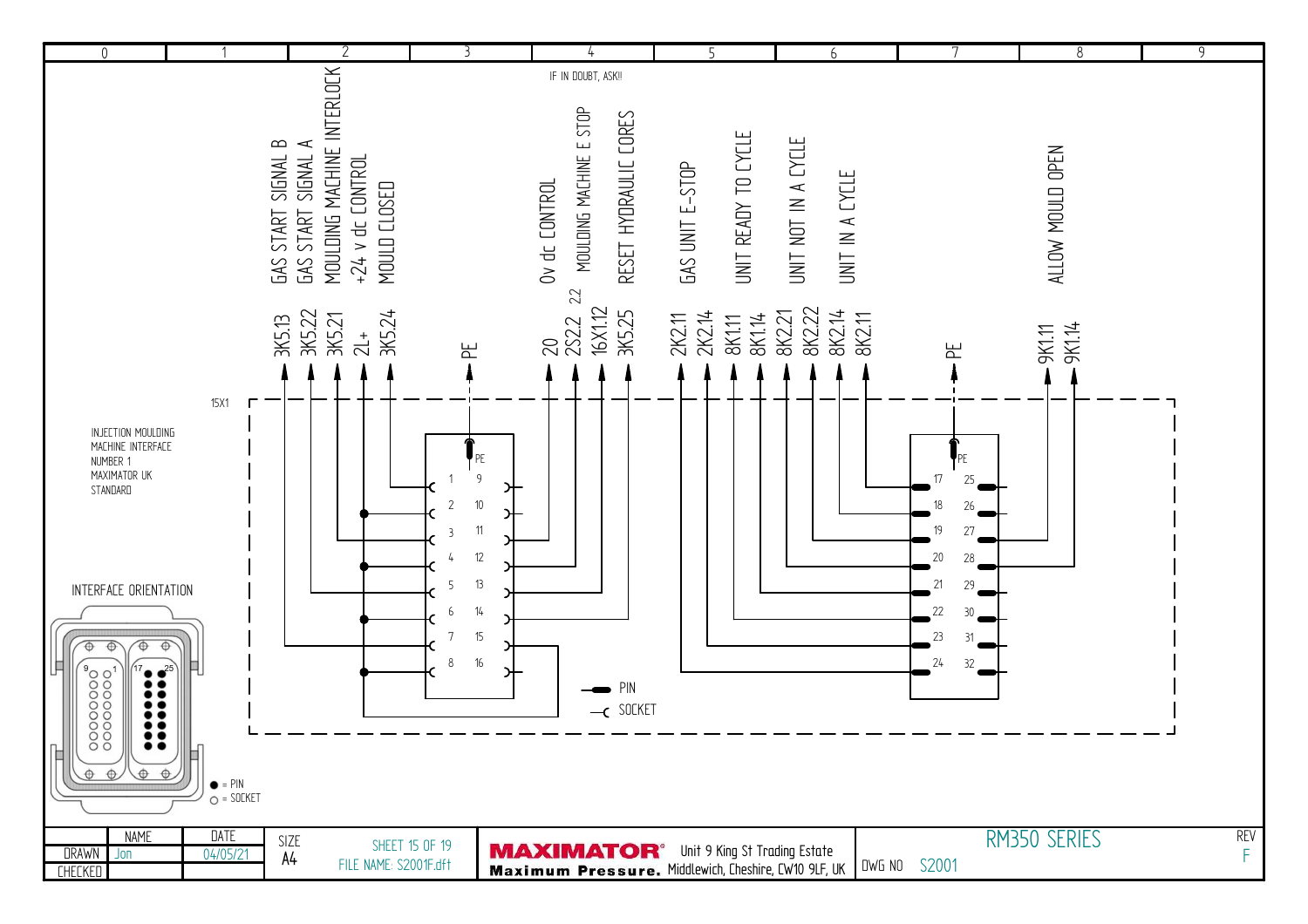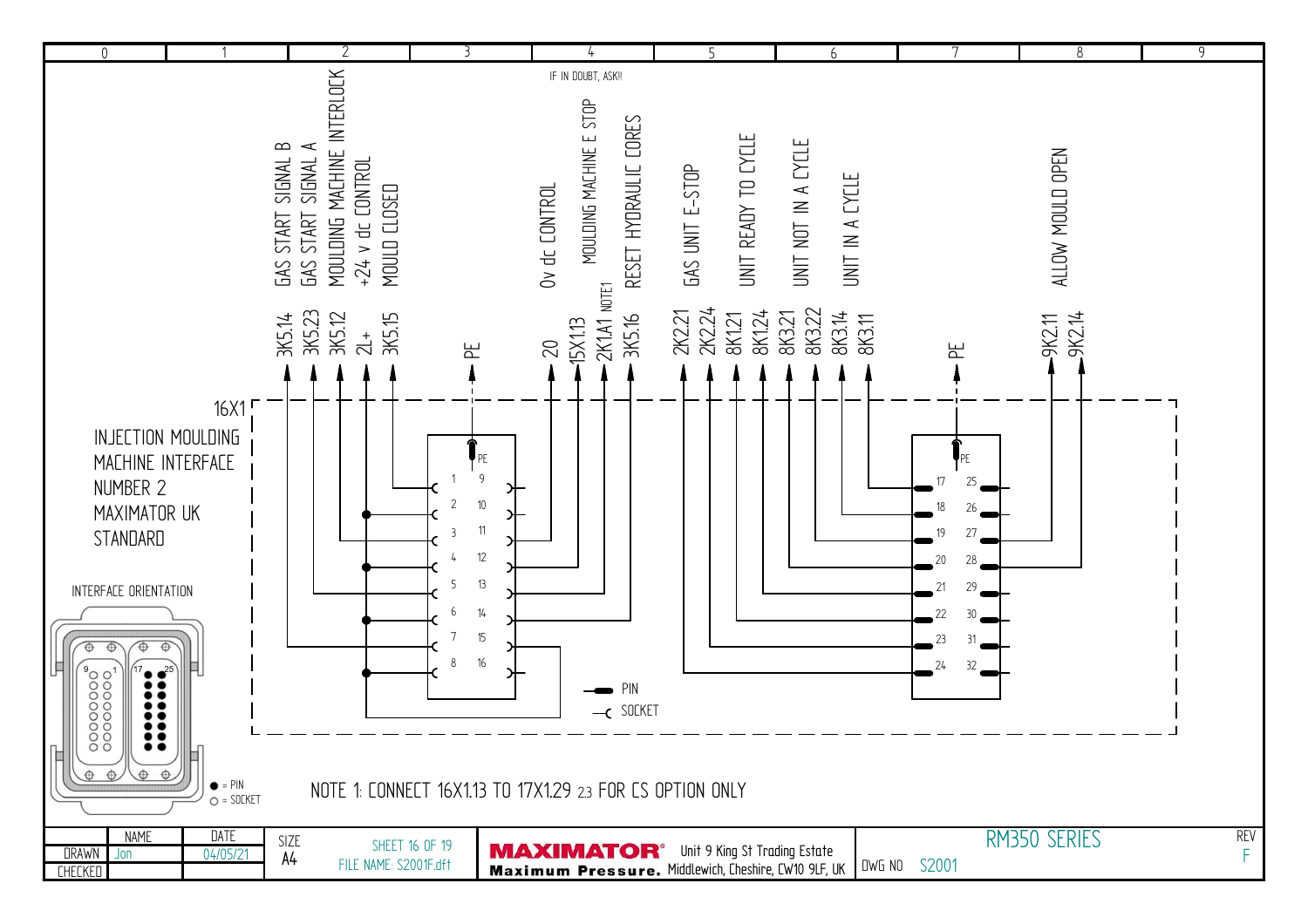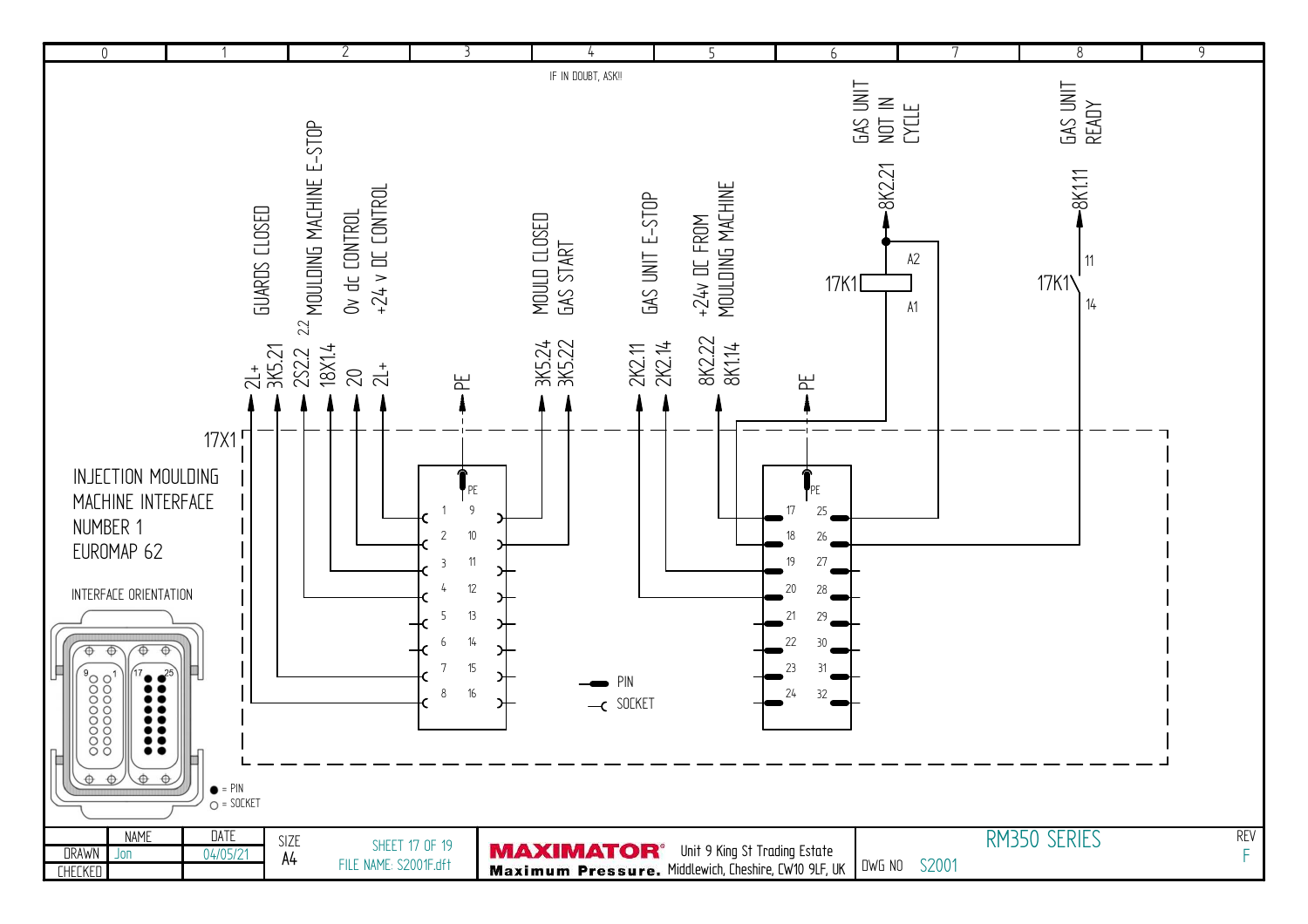